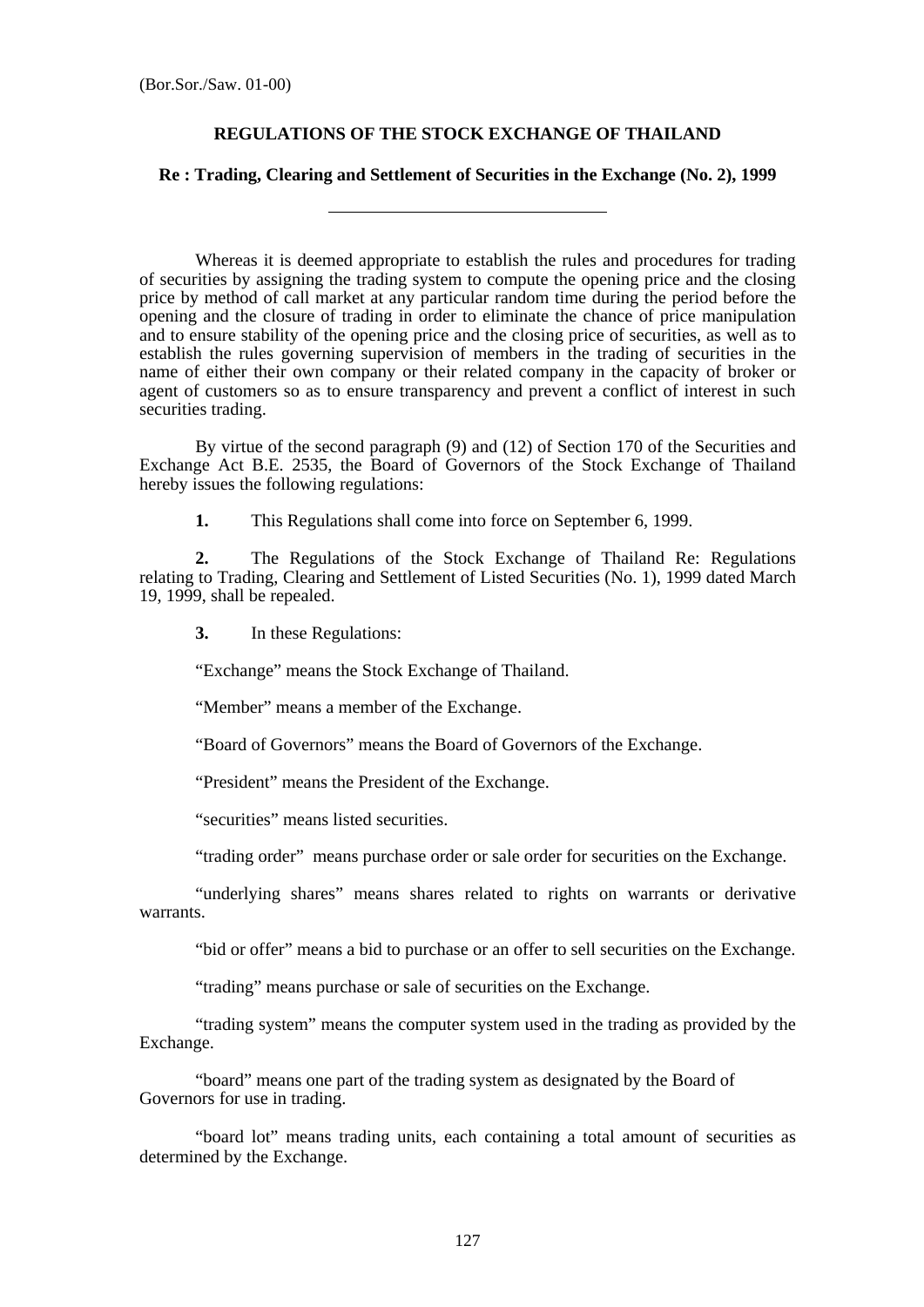"odd lot" means the amount of securities which is less than a board lot.

 "big lot trade" means trading of securities in a single undivided amount with a trading volume or trading value of not less than the trading volume or trading value as prescribed by the Exchange.

"main board" means the board used in the trading by board lots.

"odd lot board" means the board used in trading by odd lots.

 \*"special board" - *(\* Repealed November 13, 2003)* 

"big lot board" means the board used in big lot trading.

 "foreign board" means the board used in the trading of securities whereby the holder of securities according to the securities holder register is an alien.

 "spread" means the range of increase or decrease of the trading price of each securities as determined by the Exchange.

 "open for daily trading" means to be opened for trading through the trading system during the daily business hours for each session of trading.

 "customers" means a person who assigns a Member to act as a broker or an agent for trading securities on his or her behalf ;

 "authorized officer" means an employee of a Member who is licensed by the Exchange to be a member's agent to trade through the trading system.

 \*"debt instruments" means treasury notes, bonds, debentures, convertible debentures, short-term debentures, debentures under a securitization scheme, warrants on debentures or any other securities similar thereto;

 *(\*Added September 13, 2005)* 

# **CHAPTER 1**

#### **Securities Trading**

 **4.** Trading of Securities in the Exchange shall be made through the trading system.

 The Exchange shall prescribe the rules, conditions and procedures for trading through the trading system as necessary and to the extent not contrary to or inconsistent with these Regulations.

 **5.** In the case of doubt or problem concerning trading through the trading system under these Regulations, the President shall be empowered to make any decisions and issue orders.

**6.** Trading through the trading system shall be carried out by a Member.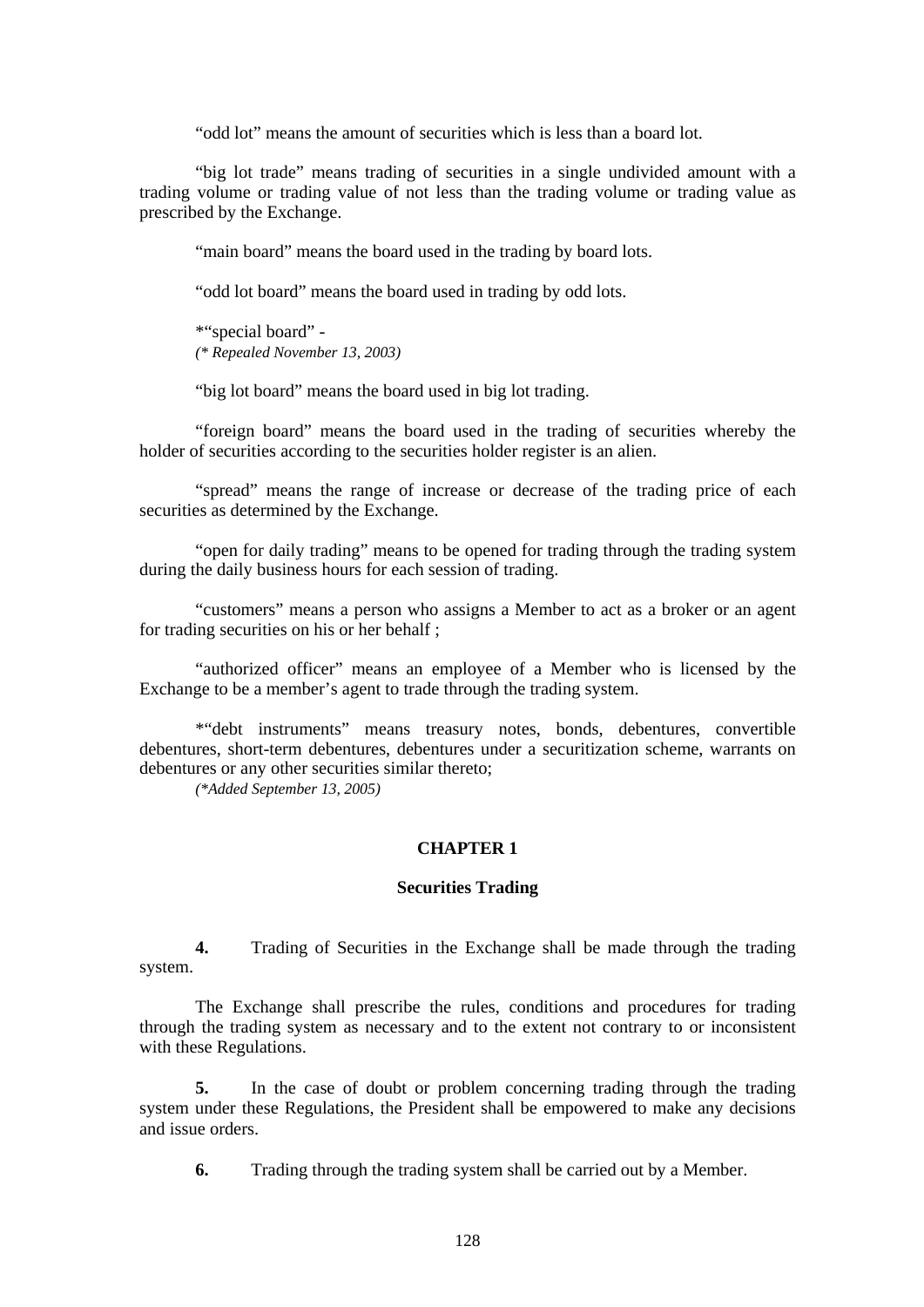The Exchange shall designate a personal identification number for each Member in trading through the trading system.

 **7.** In order to provide liquidity for trading of securities, the Exchange may require one or more Members to oversee trading on the main board to ensure liquidity of securities trading under the rules, conditions and procedures prescribed by the Exchange.

 **8.** A person who trades through the trading system for and on behalf of a Member shall be licensed by the Exchange as an authorized officer of such Member.

 Registration and removal of an authorized officer, qualifications, rights and duties of and disciplinary action against an authorized officer shall be in accordance with the rules and procedures prescribed by the Exchange.

 A Member shall oversee and supervise its Authorized Officer to ensure that they strictly comply with the rules and procedures prescribed by the Exchange under the second paragraph and under these Regulations.

\***9.** The boards used in the trading are as follows:

 (1) main board (2) odd lot board (3) big lot board (4) foreign board (5) other boards as prescribed by the Board.  *(\* Amended November 13, 2003)* 

 **10.** Trading through the trading system shall be made on Monday through Friday during the daily business hours for trading which shall be divided into the following two sessions:

 (1) first session, the trading system is opened for trading at any time from 9.55 a.m. to 10.00 a.m. and closed at 12.30 p.m.

 (2) second session, the trading system is opened for trading at any time from 2.25 p.m. to 2.30 p.m. and closed at anytime from  $4.35$  p.m. to  $4.40$  p.m., except trading on the odd lot board which is closed for trading at 4.30 p.m.

 The trading system chooses the opening time or closing time for trading from the time under the first paragraph by random method.

**11.** The Exchange may authorize trading through the trading system to take place beyond the daily business hours according to the rules, conditions and procedures prescribed by the Exchange.

In the case of disruption caused by the equipment used in the trading system or the Member's computer equipment used in the operation of trading through the trading system which results in trading being unable to be carried on in the usual manner, the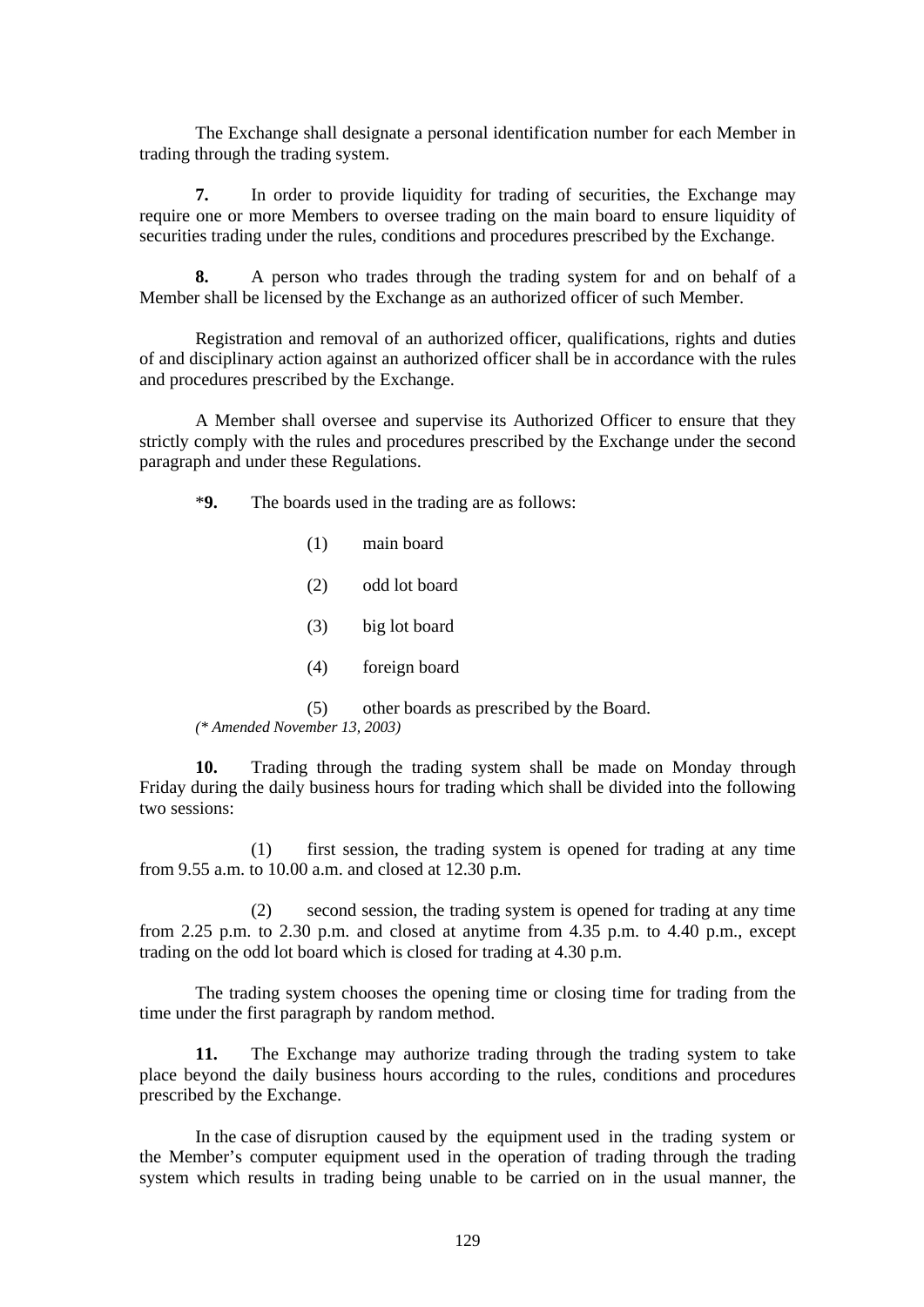Exchange may temporarily change the daily business hours for trading as deemed appropriate.

 In order for the trading be carried on properly or in order to protect the interests of investors, the Board of Governors may temporarily change the daily business hours for the trading of any particular or all securities as deemed appropriate.

- **12.** Trading holidays shall be:
	- (1) Weekly holidays being, i.e., Saturdays and Sundays
	- (2) Holidays as prescribed by the Exchange in each year.

 **13.** Trading on a Board shall take effect when the trading system can match the bid with an offer, unless otherwise prescribed by the Exchange.

 The trading according to the first paragraph shall constitute a contract binding upon the bidder and offeror of the securities as at the time recorded in the trading record kept by the Exchange under Clause 17.

 **14.** A Member may change or cancel its trading on the board upon the consent of the Member who is the other party to the transaction and upon approval by the Exchange under the rules, conditions and procedures prescribed by the Exchange.

 In the case of a disruption which renders the clearing and settlement of securities traded impossible or if the trading by a Member may seriously damage the interests of investors or the overall trading by Members, the Board of Governors may order a change or cancellation of such trading on the Board.

 **15.** In the case that the SET Index changes within the authorized scale, the trading system shall suspend all tradings in the following cases and for the following period:

 (1) In the case where the SET Index in any day decreases by ten percent of the SET Index on the immediately preceding trading day, the trading system shall suspend for thirty minutes.

 (2) In the case where the SET Index in any day decreases by twenty percent of the SET Index on the immediately preceding trading day, the trading system shall suspend for one hour.

 In the event that the remaining time for trading in the relevant session is shorter than the period prescribed in (1) or (2), as the case may be, the trading system shall suspend for such remaining time in the session until the succeeding session.

 **16.** The Exchange may prescribe conditions to be complied with by the Members concerning the use of computer programs, place of installation and connection of the Member's computer equipment used in the operation of trading through the trading system and persons authorized to enter into such place.

 **17.** The Exchange will keep a complete record of trading through the trading system with a computer system for a period deemed appropriate by the Exchange.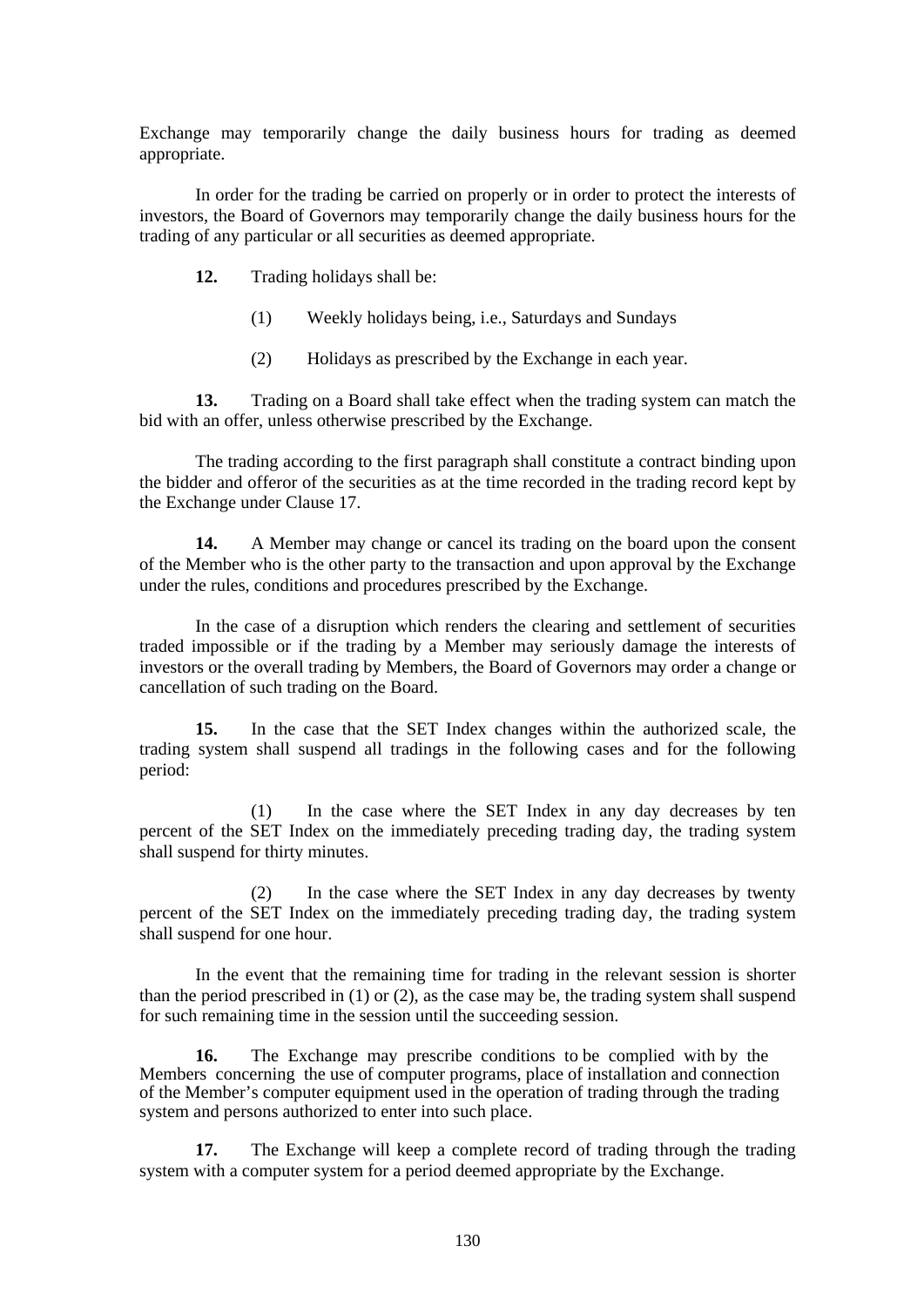In the event that a Member requests an evidence of its any trading transactions, the Exchange shall issue a written confirmation of such trading transaction in the form and according to the procedures prescribed by the Exchange.

**18.** A Member shall cause its customers to be bound by and comply with these Regulations and relevant notifications of the Exchange.

# **CHAPTER 2**

### **Trading on the Main Board**

 **19.** The provisions of this Chapter shall apply to Trading on the Main Board.

 **20.** The trading shall be made by recording by the Member of the bids or offers into the trading system in order that the trading system can match the bid with the offer. (Automated Order Matching: AOM)

 The Exchange shall prescribe the details of the bids or offers and the conditions of bids or offers for use in trading as deemed appropriate.

 **\*21.** A bid or an offer shall be made in board lot, with the total amount of securities and total value for each bid or offer being not more than that prescribed by the Exchange.

*(\*Amended June 26, 2007)* 

 **22.** The price for each bid or offer shall be within the spread as prescribed by the Exchange.

 **\*23.** In case of shares or investment units traded in the Exchange on the first day, the bid or offer price of shares or investment units in same day shall be increased at the maximum not more than 3 times of the initial public offering price of such securities or decreased at the minimum 0.5 time of the initial public offering price of such securities.

 The bid or offer price of securities in each day, except for the bid or offer price of securities under the first paragraph, may be increased at the maximum or decreased at the minimum not more than 30 percent of the last trading price on the immediately preceding trading day, except for the bid or offer price of securities under the third paragraph.

 The bid or offer price of transferable subscription rights or warrants on shares in each day may be increased at the maximum or decreased at the minimum not more than the difference between the highest price and the lowest price of the relevant shares on the same day multiplied by the amount of rights to purchase the shares arising from the exercise of one such subscription or warrant, as the case may be.

 \*\* In case where the change in the bid or offer price is calculated in accordance with the second and the third paragraph and such price is increased or decreased by less than 1 price spread, the bid or offer price can be increased at the maximum or decreased at the minimum of 1 price spread.

*(\*Amended November 18, 2008)* 

 *(\*\*Added April 30, 2009)*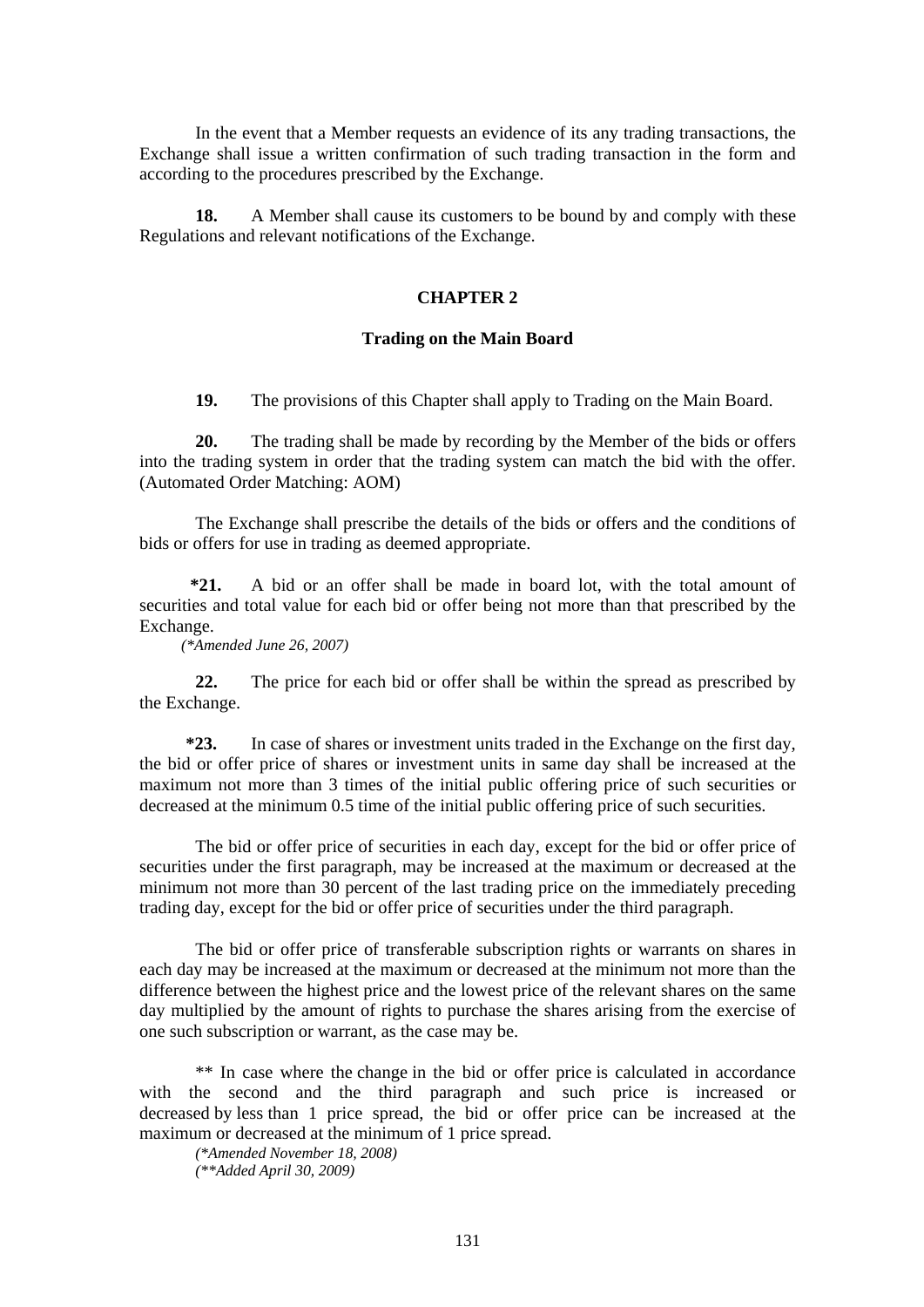**24.** The provisions of Clause 23 shall not apply to the trading of securities in the following cases:

(1) Trading of derivative warrants.

 \*(2) Trading of other securities except shares or investment units in the Exchange on the first day;

*(\*Amended November 18, 2008)*

(3) Where there is no trading of such securities for a consecutive period of more than 15 business days;

 (4) Trading of such securities on the first day on which the Exchange announces that the bid price or offer price shall not include dividends, interest, right to subscribe for new shares or other rights arising from holding of such securities;

 (5) Trading of such securities on the first day on which the Exchange announces that trading according to the par value which is changed from the original par value can be made.

 \*(6) When the Exchange considers that there has been an occurrence which may cause the price of any securities to change drastically or the application of the highest or lowest price under the second paragraph, the third paragraph, and the forth paragraph of Clause 23 may cause the trading of such securities to become impractical as announced by the Exchange on a case-by-case basis.

 *(\*Amended April 30, 2009)* 

The bid or offer price of securities under  $(3)$   $(4)$   $(5)$  and  $(6)$  may be increased or, as the case may be, decreased at not more than that prescribed by the Exchange.

 **25.** In the case where a Member trades at a price higher or lower than the permissible highest or lowest price calculated under Clause 23 or 24, such Member shall be deemed to have traded at such permissible highest or lowest price.

 **26.** A bid or offer made prior to the commencement time of daily trading for calculating an opening price within period prescribed by the Exchange may be made only in case of the unconditional bid and specific price, whereby the trading shall be made through the trading system at the beginning of the daily trading at the price called the opening price as follows:

 (1) The price which yields the highest volume of trading upon the opening time for daily trading of that day.

 (2) In cases where the price under (1) is more than one in number, the price closest to the last trading price of the preceding trading day shall be used.

 (3) In the case where the prices under (2), is two in number the higher price shall be used.

**27.** A bid or offer made prior to the closure time of the second session of daily trading for calculating an closing price within period prescribed by the Exchange may be made only in case of the unconditional bid and specific price, whereby the trading shall be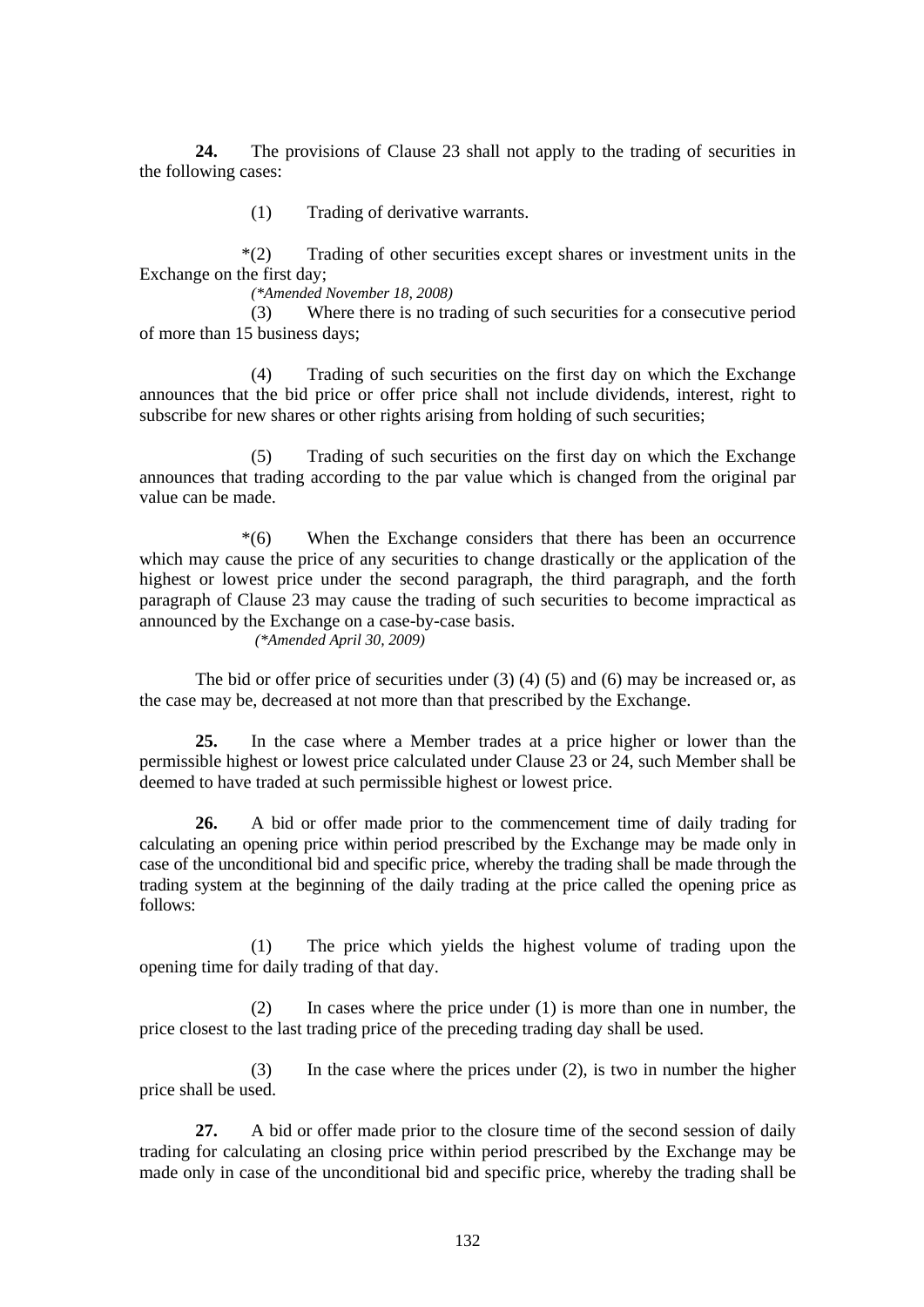made through the trading system at the closure time of the second session of daily trading at the price called closing price as follows:

 (1) The price which yields the highest volume of trading upon the closure time for daily trading of that day.

 (2) In cases where the price under (1) is more than one in number, the price closest to the last trading price of the preceding trading day shall be used.

(3) In the case where the prices under (2), is two in number the higher price shall be used.

**28.** In order to facilitate the trading under Clause 26 and 27, the bids or offers shall be arranged in the following order:

(1) The bid of securities

 (a) The bid of securities made at a price higher than the opening price shall be ranked the first. If there is more than one such bid price, the higher bid price shall be ranked the first. If there are more than one bid at the same price, the bid which appears on the board first shall be ranked the first.

 (b) The bid of securities made at the same price as the opening price shall be ranked the second. If there are more than one bid, the bid which appears on the board first shall be ranked the first.

(2) The offer of securities

 (a) The offer of securities made at a price lower than the opening price shall be ranked the first. If there is more than one such offer price, the lower offer price shall be ranked the first. If there are more than one offer at the same price, the offer which appears on the board first shall be ranked the first.

 (b) The offer of securities made at the same price as the opening price shall be ranked the second If there is more than one offer, the offer which appears on the board first shall be ranked the first.

 **29.** For the purpose of reference, the Exchange will regard the closing price of securities as computed under Clause 27 on any day as the closing price of securities on the said day. If the closing price under Clause 27 cannot be computed, the last trading price of such day will be deemed the closing price of such securities.

**30.** The trading at the opening of trading must be carried out at the highest bid price or the lowest offer price appearing on the board, except the trading under Clause 25, Clause 26 and Clause 27.

 The bid and offer after the opening of trading shall be carried out by the trading system in order of the price and time of the bid and offer.

 The order of the bid or offer for the purpose of trading under the second paragraph shall be arranged as follows: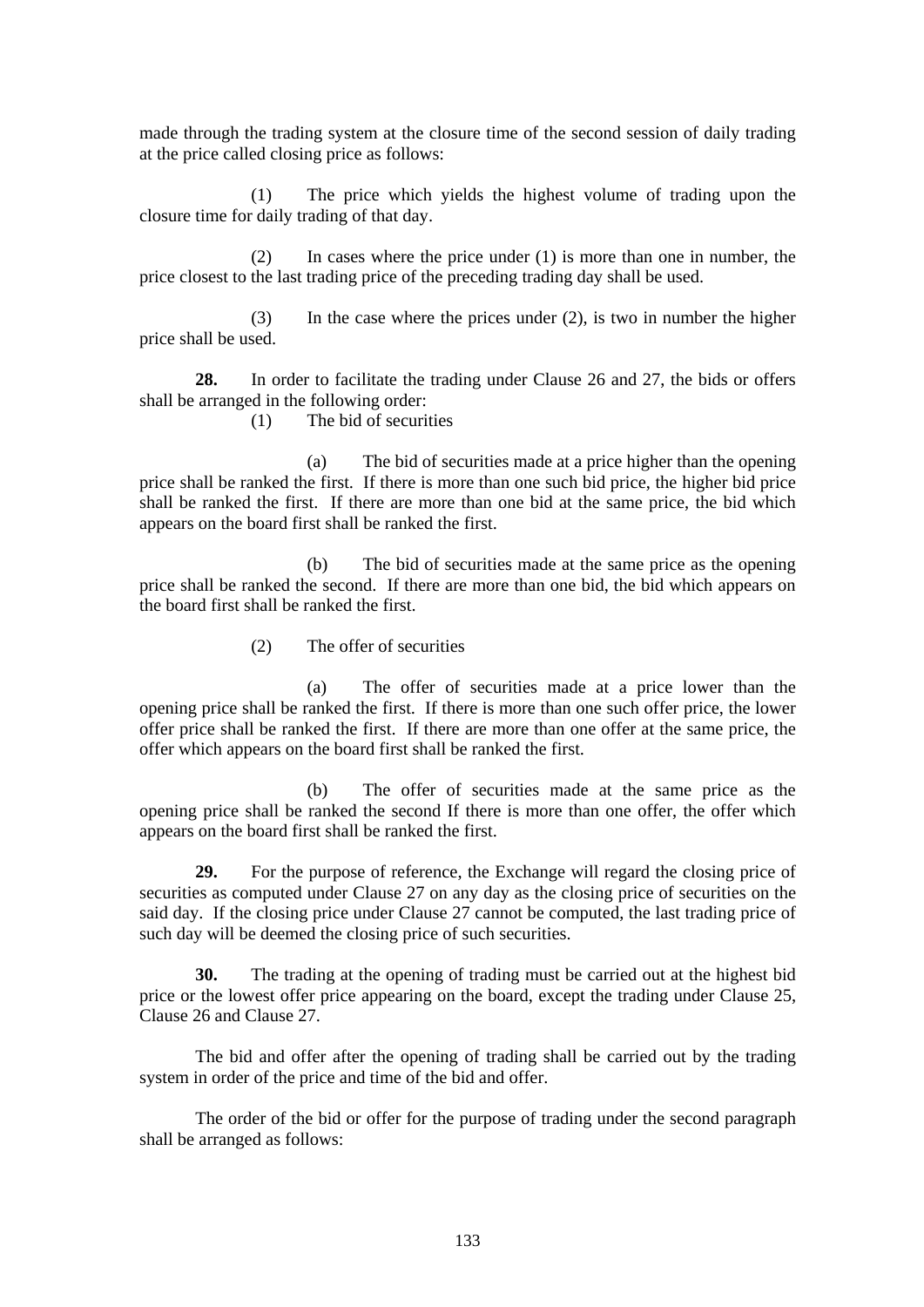(1) The bid of securities made at a price higher than other bids shall be ranked the first. If there is more than one bid at the same price, the bid which appears on the board first shall be ranked the first.

 (2) The offer of securities made at a price lower than other offers shall be ranked the first. If there is more than one offer at the same price, the offer which appears on the board first shall be ranked the first.

In the case where the bids or offers made at the same price are both conditional and unconditional, the unconditional bids or offers shall be ranked the first.

 **31.** Every bid or offer shall be a definite offer binding upon the Member making the bid or offer, unless a change or cancellation of such bid or offer is made under Clause 32.

 **32.** A member may only change or cancel its bid or offer on the board before the trading takes effect under Clause 13 and such change or cancellation shall be made through the trading system.

 The change of a member's bid or offer under the first paragraph may be made only in respect of the following particulars:

- (1) Account number
- (2) Type of purchaser or seller

 (3) The amount of securities offered for purchase or sale from time to time according to the automatic bid or offer from time to time (publish volume); and

(4) Other particulars as prescribed by the Exchange.

### **CHAPTER 3**

### **Trading on Other Boards**

 **33.** Trading on the board other than the main board may be made in the following manner:

 (1) The Member records the bid or offer into the trading system in order that the trading system can match the bid with the offer. (Automated Order Matching: AOM); or

 (2) The Member records the trading into the trading system. (Putthrough: PT)

 The rules, conditions and procedures for trading on the other boards under the first paragraph shall be prescribed by the Exchange.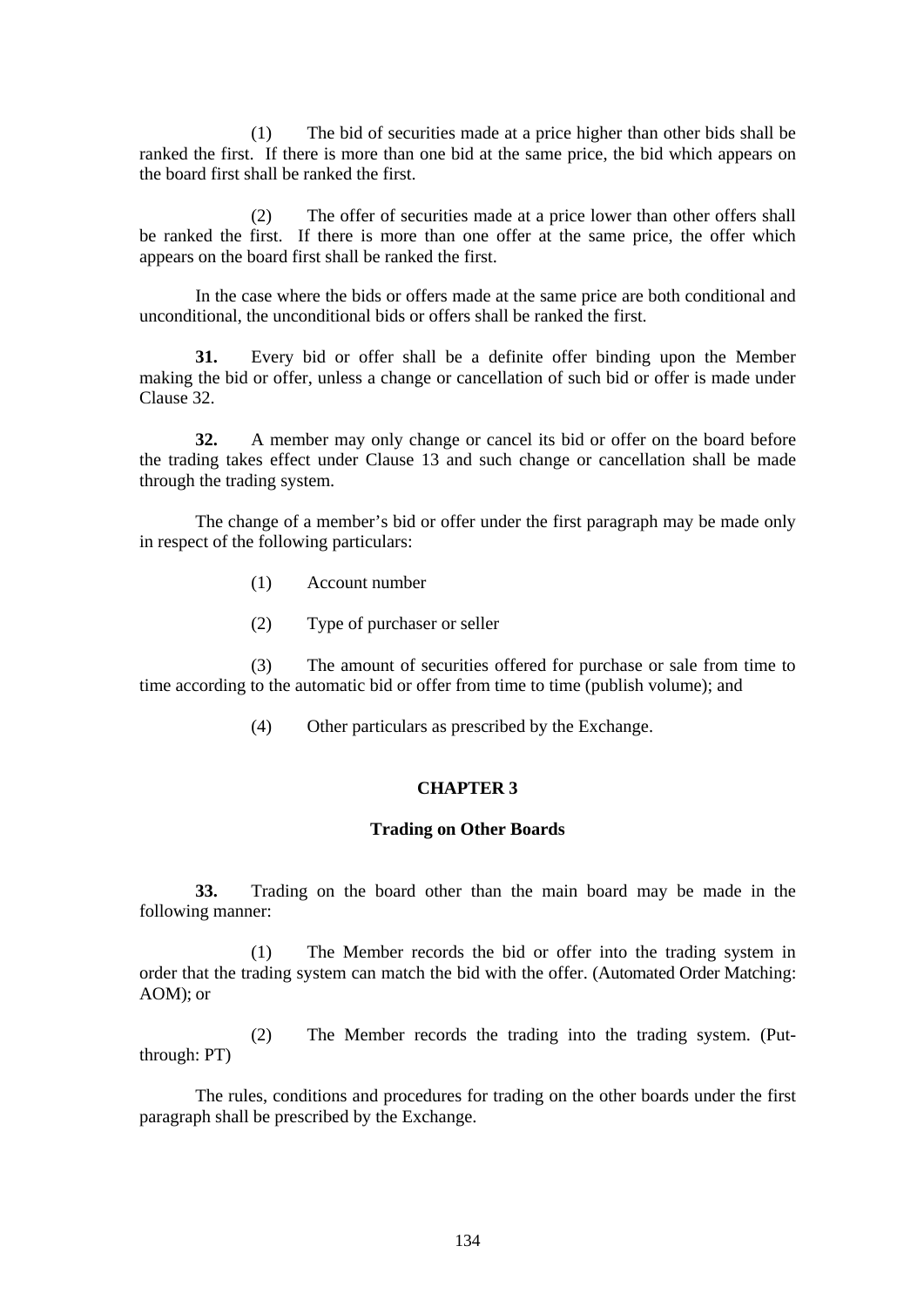#### **CHAPTER 4**

### **Price, Clearing and Settlement**

 **34.** All bid or offer prices shall include dividends, interest, right to subscribe for new shares or other rights arising from holding of the securities to be conferred by the securities issuer or conferred prior to the transfer of ownership in the securities, unless otherwise provided by the Exchange.

 **35.** In the clearing and settlement of securities between Members, the Member shall use the services for the clearing and settlement of securities provided by the clearing house.

 Where the Member has agreed to take the services of the clearing house, the Member must comply with any relevant regulations or procedures of the clearing house. If any Member contravenes or fails to comply with them, the Member must accept to comply with the punishment measures prescribed by the clearing house.

 In the case where such Member does not consent to comply with the punishment measures prescribed by the clearing house according to the second paragraph, the Board of Governors may punish such Member as deemed appropriate.

 The "clearing house" under this Clause and Clause 36 means a limited company established by the Exchange and which operates as a center for providing services of clearing and settlement of securities traded through the trading system.

 **36.** In the clearing and settlement of securities, a Member who purchases or sells shall have the duties and liabilities to make clearing and settlement of securities according to the transactions agreed upon, regardless of whether it is a purchase or sale in the capacity of a broker or an agent or in a Member's own name.

 In the settlement of securities under the first paragraph, the Member shall deliver such securities free from any pledge, right derogation or any encumbrances.

 In the case where the clearing house has permitted a non-Member securities company or any person to make clearing and settlement of securities traded by a Member, such Member shall still have the duties and liabilities to cause the clearing and settlement of such securities in full.

### **CHAPTER 5**

### **Performance of Members Concerning Securities Trading**

 **37.** The Members are prohibited from doing the following: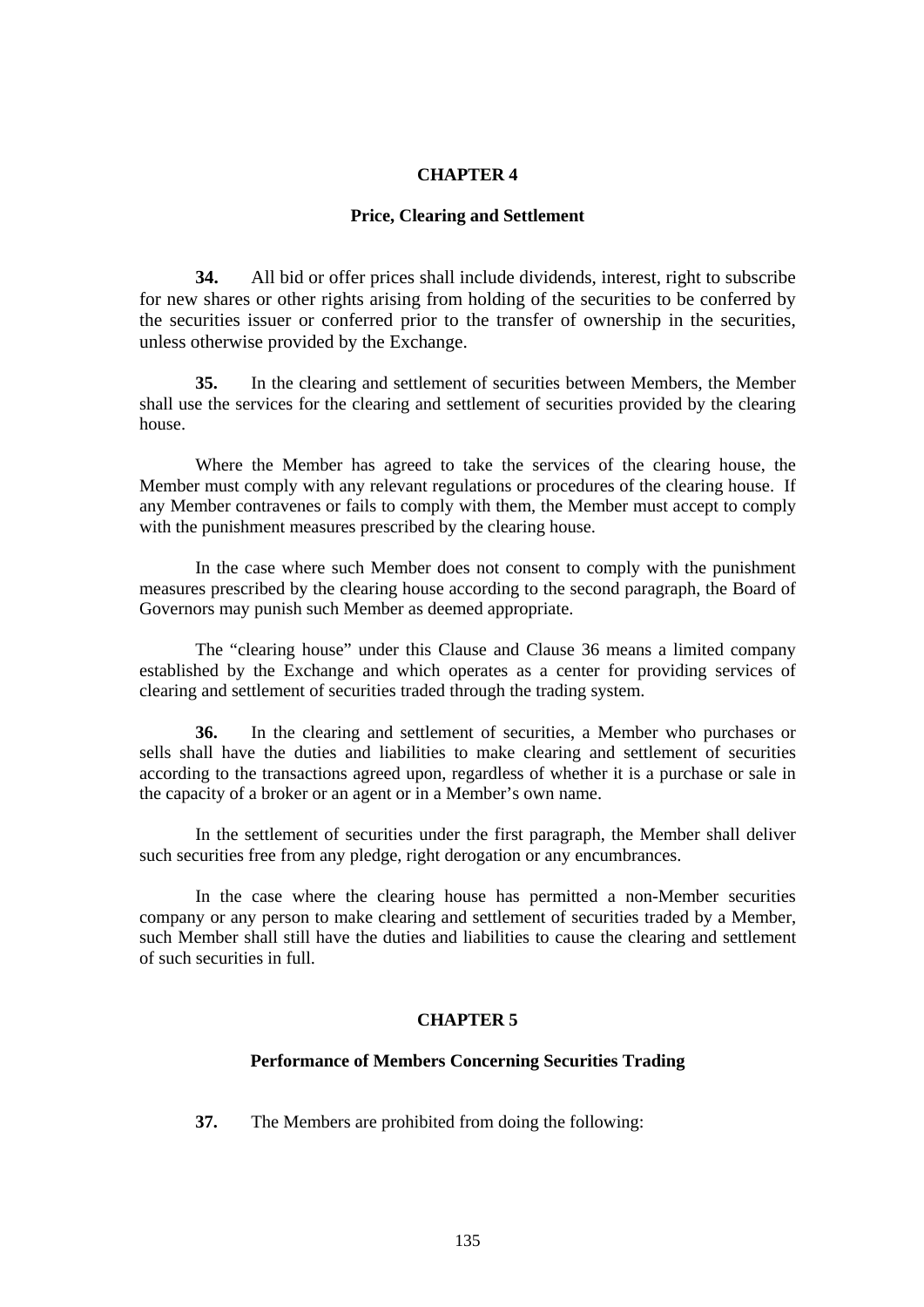(1) To purchase or sell securities in advance whether as a broker or an agent or in the Member's own name, unless otherwise permitted by law;

 (2) To sell securities whereby the Member or customer does not have such securities in its possession or whereby no person has authorized the sale of such securities, unless otherwise permitted by law;

 Sale of Securities without their possession under the first paragraph shall include the following:

(a) the Member orders the sale of the securities from its own portfolio without ownership in such securities or by acquiring such securities from borrowing; or

 (b) the Member orders the sale of the securities in accordance with the trading order of a customer whereby the customer has no ownership in such securities or whereby the customer has acquired such securities from borrowing.

 (3) To allow any person to have access to or buy data received from the trading system in violation of the rules, conditions and procedures prescribed by the Exchange;

 (4) To use the computer programs which are able to automatically make a bid or offer other than the computer programs for making a bid or offer approved by the Exchange; or

name;

(5) To trade securities of their own company in the Member's own

 (6) To make a bid to buy or an offer to sell securities, or to buy or sell securities as a broker or an agent or in the Member's own name which may or would result in the change or non-change of price or trading volume of securities that does not correspond to the normal market condition (False Market), except where the members can prove that the said act does not cause the general public to misunderstand the price or trading volume of such securities or is not an act of concealment to make the general public misunderstand the price or trading volume of such securities.

 The trading which results in the change or non-change that does not correspond to the normal market condition (False Market) means to include the following events:

 (a) The buying or selling of securities which results in the opening price or the closing price of such securities or the SET Index becoming higher or lower than the normal market condition;

 (b) The buying and selling of securities in which the buyer and the seller to the transaction are the same person, or the buying and selling of securities at the same time or on the same day which result in the value of buying and the value of selling of such securities of such person as appearing in the investment account being equal or approximate (Wash Sales);

 (c) The buying or selling of securities in conspiracy for enjoyment of the joint or several benefit from the change or non-change of the price of securities (Pool), which conspiracy shall be primarily determined from the securities trading manner, business relation or trade relation;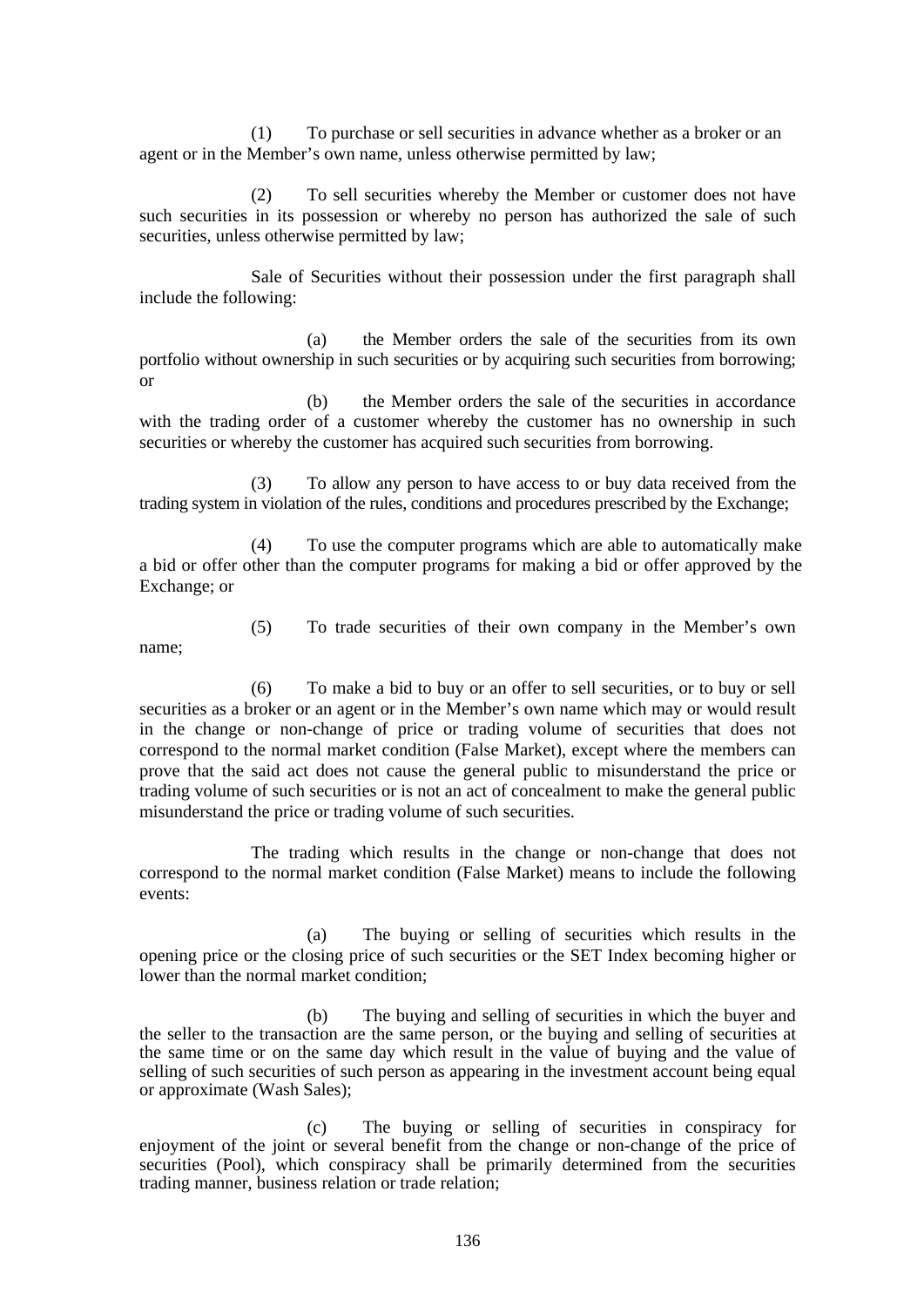(d) The buying or selling of securities under series of transactions by either one person or several persons while the price of the securities which is changed or not changed is beneficial to the position under an investment account of any one person or all persons who have the relation in any respect (Series of Transactions), which relation shall be primarily determined from the securities trading manner of those persons;

 (e) The buying of securities to prevent other person from being able to deliver securities pursuant to the duty incurred to such other person as a result of the selling of securities in the Exchange or pursuant to the duty which such other person has under other lawful arrangement (Cornering).

 (f) The buying or selling of underlying shares at the same time or on the same day as the selling or buying of the share warrants or derivative warrants of those shares while the price or trading volume of the underlying shares which is changed or not changed is beneficial to the position under an investment account of such person or other person who has the relation in any way, or vice-versa (Mini-Manipulation), which relation shall be primarily determined from the securities trading manner of those persons;

 (g) The buying or selling of securities in respect of which any person or the conspirators have disseminated any facts that may cause other person to understand that any securities would have a higher or lower price while such facts have not yet been reported to the Exchange by the person obligated to do so (False Dissemination), which conspiracy shall be primarily determined from the securities trading manner, business relation or trade relation.

 (7) To make a bid to buy or an offer to sell securities as a broker or an agent or in the Member's own name by specifying a bid price or an offer price which is normally unlikely to give rise to a trading, or by specifying a bid price or an offer price which is not intended to give rise to a trading at such price.

 **38.** In case that the Member trades securities of its own company or the name of the company related to the Member as a broker or a customer's agent, the Members shall comply with the rules and procedures prescribed by the Exchange.

The "company related to the Member" under the first paragraph means:

 (1) a company which holds shares in the Member or a company in which the Member holds shares while such shareholding results in the company or the Member holding shares having more than one-half of the voting right either directly or indirectly; or

 (2) a company having controlling power in the Member which, according to circumstance, has substantial influence on the formulation of policies, the management and the operation of the company, or the company in which the Member has controlling power in similar manner; or

 (3) a company of which its representatives constitute more than onehalf of the total number of directors of the Member, or the company in which the Member's representatives constitute more than one-half of the total number of its directors.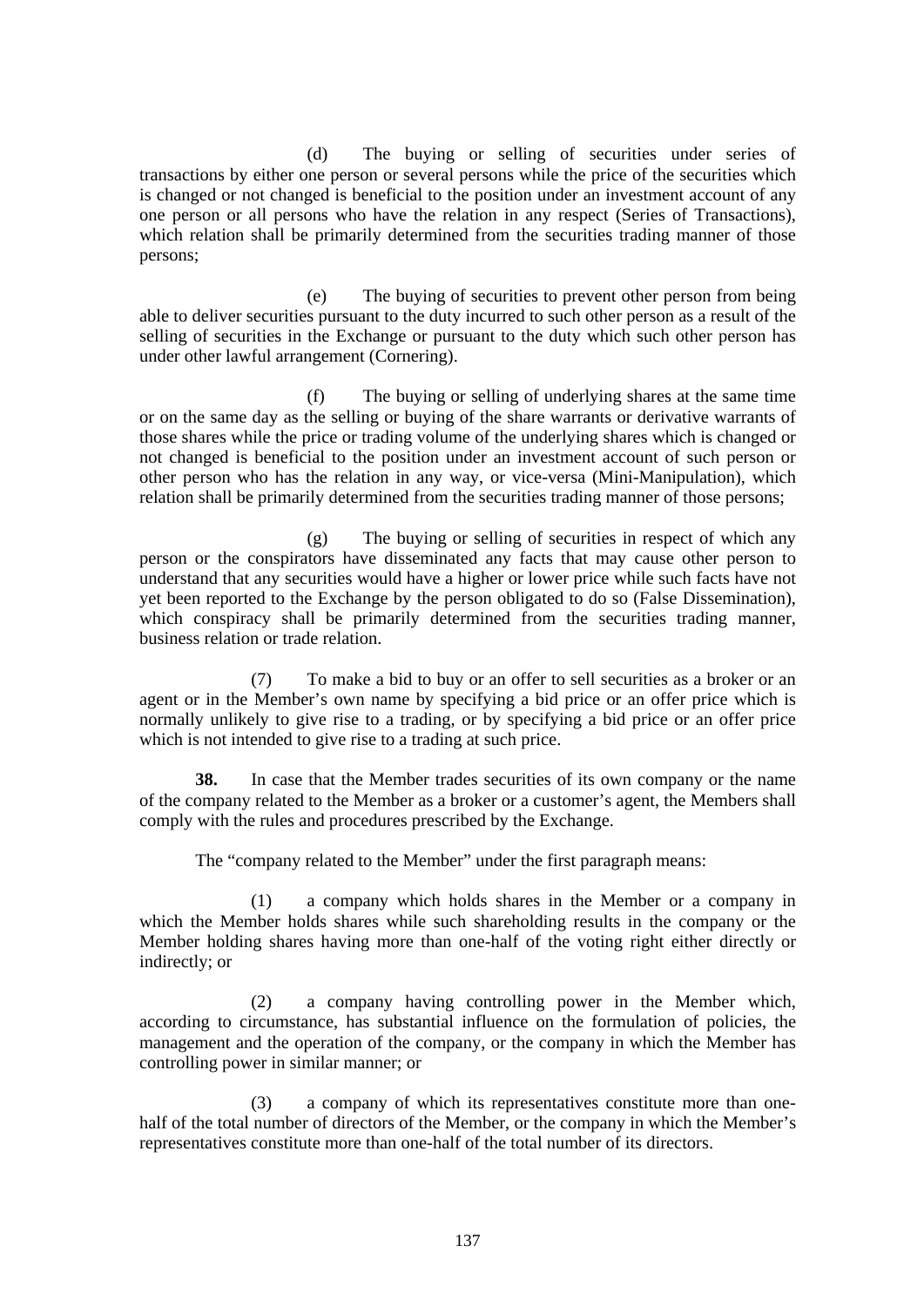**39.** In conducting trading of securities, a Member shall not:

 (1) Purchase Securities for its own account any time in excess of the proportion of the capital fund required for the Member as prescribed by the Exchange.

 (2) Have an unsettled balance of payment for or delivery of securities at any time in excess of the proportion of the capital fund required for the member as prescribed by the Exchange.

 For the purpose of first paragraph, the calculation of the proportion of capital fund required for the Member shall be in accordance with the rules, conditions and procedures prescribed by the Exchange.

# **CHAPTER 6**

#### **Permission for Members to Trade Securities outside the Exchange**

 **40.** A Member may not trade listed securities outside the Exchange whether in the capacity of a broker or an agent or in the Member's own name, with the exception of the following tradings:

(1) Big lot trading;

 (2) Purchase or sale of listed securities by public auction in enforcement of pledge;

> \*(3) Purchase or sale of debt instruments;  *(\*Amended September 13, 2005)*

 (4) Purchase or sale of securities as permitted by the Exchange under Section 185 of the Securities and Exchange Act B.E. 2535 (A.D. 1992); and

 (5) Purchase or redemption of investment units of a mutual fund for benefits of foreign investors, with a securities company licensed to conduct securities business in the type of management of such mutual fund.

 The purchase or sale under (1), (2), (3) and (4) must be reported by the Member to the Exchange within the period and according to the form prescribed by the Exchange and the trading under (1) must be permitted by the Exchange prior to each trading.

 **41.** In the purchase or redemption of investment units of a mutual fund intended for foreign investors with a securities company under Clause 40 (5) for a client of a Member, the Member shall comply with the regulations of the Exchange applicable to the Member in trading of securities in the Exchange, clearing and settlement of securities and the relevant procedures *mutatis mutandis.*